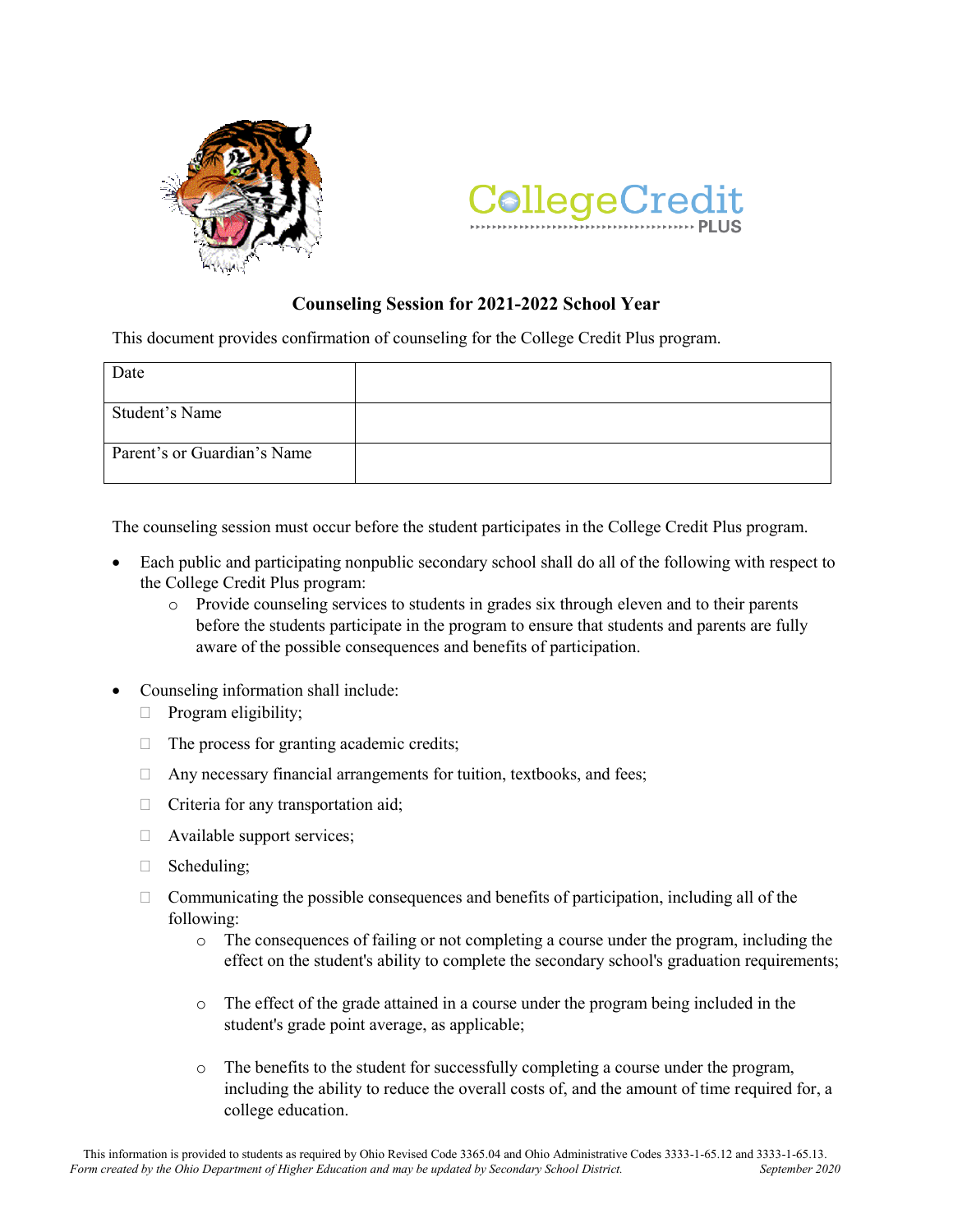- $\Box$  The academic and social responsibilities of students and parents under the program;
- $\Box$  Information about and encouragement to use the counseling services of the college in which the student intends to enroll;
- $\Box$  The standard packet of information for the program developed by the Chancellor of the Ohio Department of Higher Education. *(See the [www.ohiohighered.org/ccp/resources](http://www.ohiohighered.org/ccp/resources) page for the Information Session PowerPoint presentation.)*
- $\Box$  Secondary schools must also provide information of the administrative rules of Course Eligibility (OAC 3333-1-65.12) and Underperforming Students (OAC 3333-1-65.13).
- $\Box$  Information about Options A and B to include the following details:

## *Public Schools*

Option A: The student/family will be financially responsible for tuition and the cost of all textbooks, materials, and fees associated with the College Credit Plus course.

O The student must inform the secondary school whether the student wants to receive college credit only or high school and college credit.

Option B: The state of Ohio is financially responsible for the eligible course(s) in which the student chooses to enroll.

- O If Option B is selected, the funding for the course will be deducted from the secondary school and redirected to the college.
- O The student will receive high school and college credit.

Combination of Options A & B: Student/family chooses to be responsible for all tuition, textbooks, materials, and fees for one or more courses. If this option is chosen, the student must inform the college which course(s) will be under Option A and which will be under option B.

Students must inform the college of the choice of Option A or B when registering for courses. Students must inform the secondary school of whether the student wants to receive both high school and college credits or only high school credits.

- o The final date to change the election of Option A or Option B is on or before the college's nofault withdrawal date
- $\Box$  For a participating nonpublic secondary school, counseling information shall also include an explanation that funding may be limited and that not all students who wish to participate may be able to do so. $<sup>1</sup>$ </sup>

## *Private Schools*

 $\overline{\phantom{a}}$ 

Option A: The student/family will be financially responsible for tuition and the cost of all textbooks, materials, and fees associated with the College Credit Plus course.

o If a student was not awarded enough credit hours for the entire college course, the family must pay for the entire course without state funds

<sup>&</sup>lt;sup>1</sup> Se[e https://www.ohiohighered.org/ccp/students-families](https://www.ohiohighered.org/ccp/students-families) for funding application deadline, information, and links.

This information is provided to students as required by Ohio Revised Code 3365.04 and Ohio Administrative Codes 3333-1-65.12 and 3333-1-65.13.<br>
September 2020 September 2020 *Form created by the Ohio Department of Higher Education and may be updated by Secondary School District.*